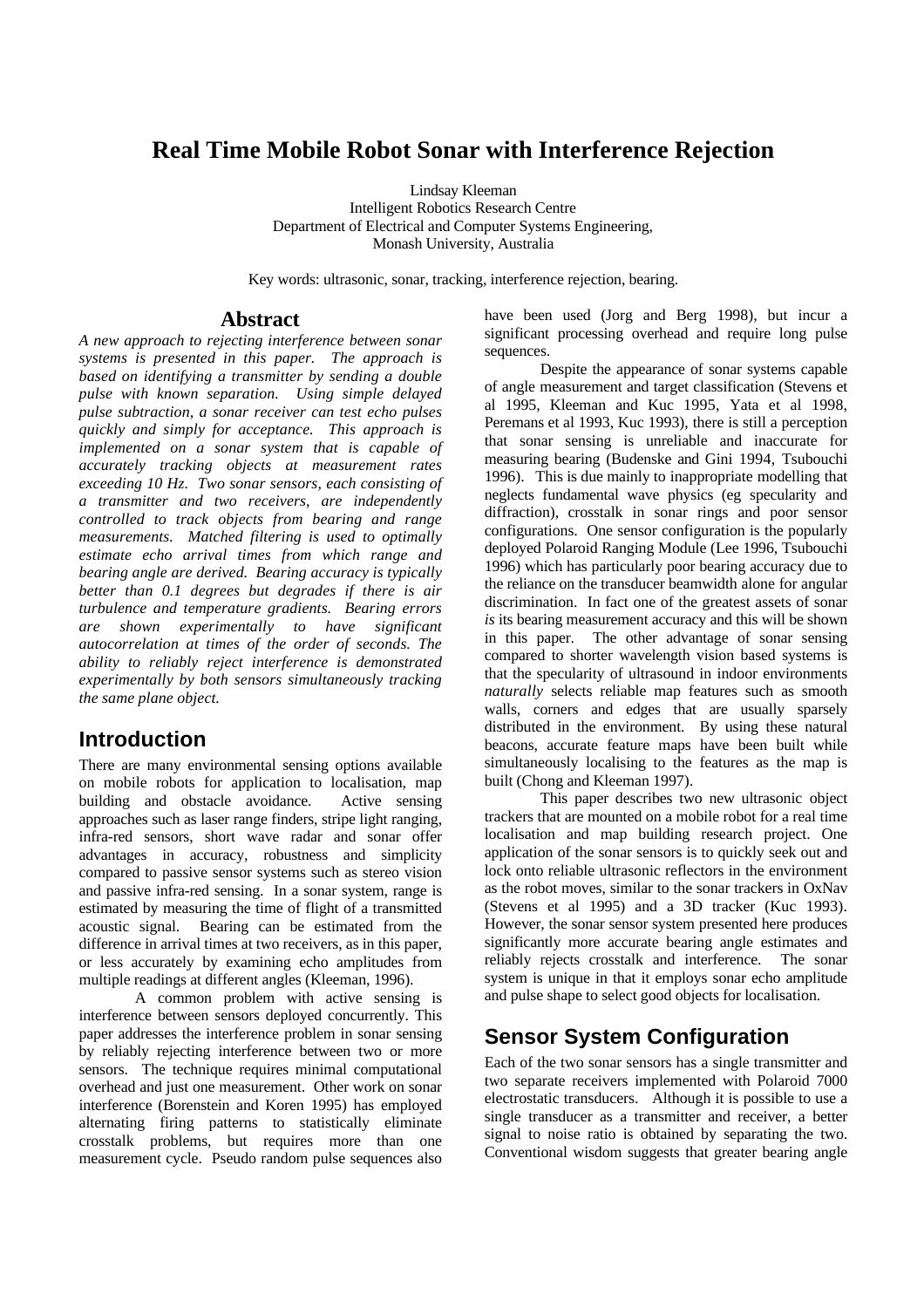accuracy can be obtained by wider separation of the receivers (Peremans et al 1993). Just the *opposite* approach is adopted here for several reasons:

- Arrival time jitter is highly correlated in space (and time) so that the difference in arrival times has relatively little jitter compared to absolute arrival time (Kleeman and Kuc 1995) for closely space receivers. This offsets the effect of a close receiver spacing.
- Correspondence of echoes on the two receivers is more reliable for closely spaced receivers.
- Highly accurate matched filter arrival time estimates (Kleeman and Kuc 1995) are employed so that accurate difference in arrival times can be obtained.



**Figure 1 Transmitter and receivers (labeled as T, R0 and R1) are 40 mm between centres in the sonar sensor.**

The sonar tracker orientation is controlled by a DC motor and gearbox with optical encoder feedback from the pan angle to a MC1401 PID controller (Performance Motion Devices 1995). The encoder resolution is 0.18 degrees. The pan angle is driven at speeds of up to 360 degrees per second for rapid positioning.

Two sonar trackers are deployed on the robot at the front left and rear right as shown in Figure 2. This enables complete object "visibility" around the robot.

# **Data Acquisition and Transmit Hardware**

The sonar echoes are sampled synchronously at 1 MHz and 12 bits on each of the four receivers and transferred to processor memory in real time with PCI bus DMA. A Pentium processor is then free to execute code whilst sonar data is transferred to memory. The analogue frontend of one receiver is shown in Figure 3, and consists of a low noise preamplifier and variable gain amplifier. The variable gain amplifier prevents saturation for near objects and provides adequate gain for long range objects and allows ranging from 0.07 to 8 metres. As echoes are received, the gain is read from onboard RAM memory feeding a DAC and low pass filter, allowing the gain profile to be adjusted in software. A 4th order low pass filter removes most receiver noise above 110 kHz for antialiasing and thresholding purposes in data processing.



**Figure 2 Mobile robot and positioning of front (left) and rear (right) sonar trackers.**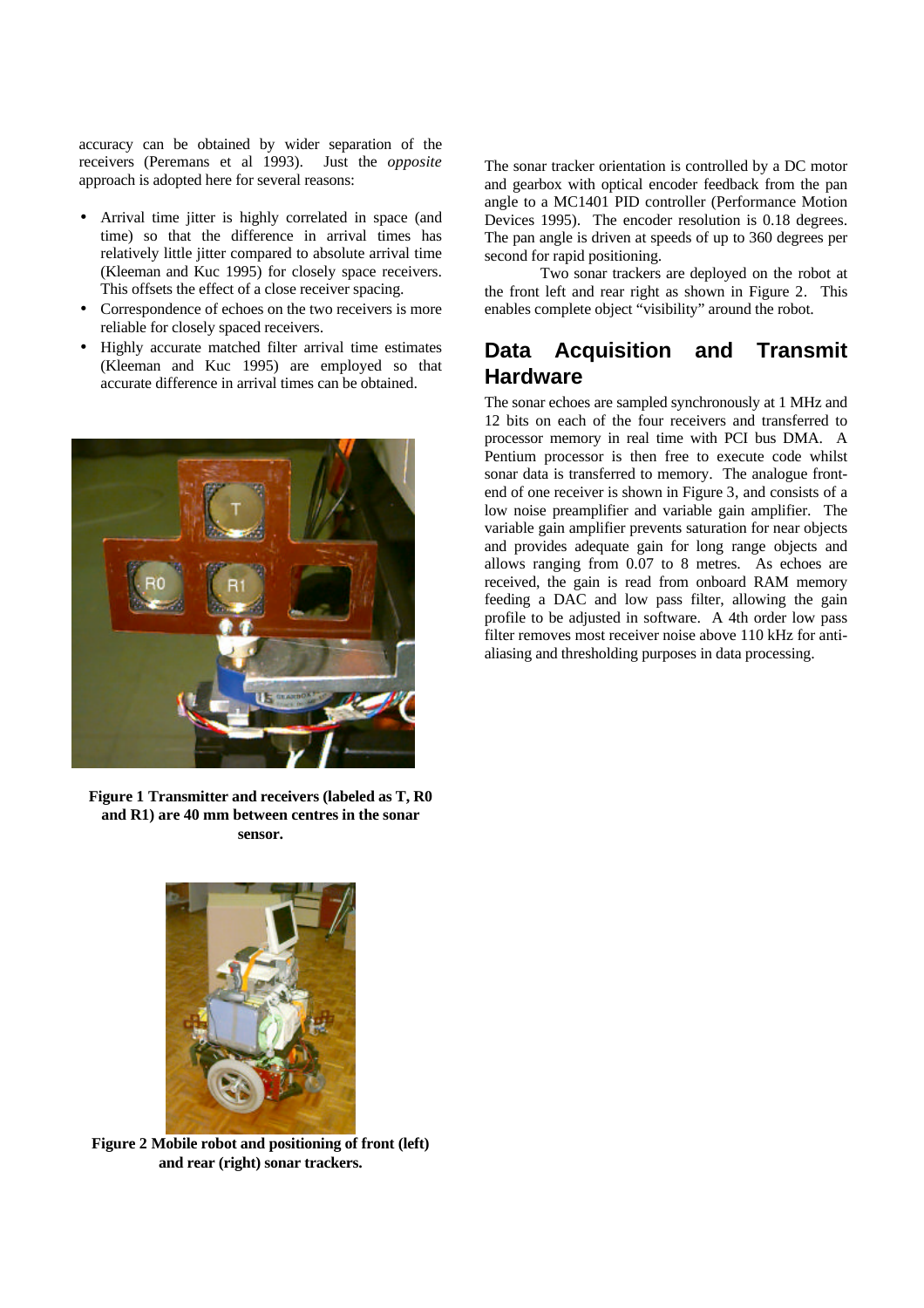range which corresponds to 30 mm extra distance of flight of the ultrasonic pulse.



**Sensor Beam Pattern**



#### **Figure 4 – Sensor beam pattern by combining transmitter and receiver beam patterns produced by the 80 microsecond broad bandwidth pulse.**

The receiver signal peak to noise standard deviation ratio (SNR) of an echo from a perpendicular smooth wall at 1 metre range is approximately 50 dB. The SNR when the transmitter and receiver are not pointing directly at the wall is reduced by the sensor beam pattern as can be seen in figure 4. Due to thresholding in the signal processing at 7 noise standard deviations, 17 dB SNR is required to detect an echo pulse which means the wall at 1 metre can be detected up to 30 degrees off axis (see figure 4). As range increases, the echo amplitude is attenuated by geometric spreading of the transmitted energy (signal inversely proportion to range) and frequency dependent absorption losses in air (around 1 to 3 dB/metre depending on temperature and humidity). This results in an effectively maximum range of typically 8 metres for a smooth perpendicular wall (at 1 metre range we have 33 dB SNR and lose 18 dB due to 1/8 signal goemetric spreading and a further 15 dB of absorption losses at 2.14 dB per metre). This approximate analysis can be applied to estimating the effective sensor beam width as a function of range and absorption losses.

Note that the beam pattern in figure 4 has no side lobes that are often seen in ultrasonic transducer data sheets. This results from the use of a short transmitter pulse which has a broad bandwidth of approximately 20 kHz. Side lobes are a result of interference at a particular frequency and their position varies with frequency. Consequently a broad spectrum pulse has the effect of adding the side lobes of a continuum of frequencies and thus smoothing the response.

The short transmit pulse means that two overlapping pulses cannot cancel due to a half cycle time delay. The rising envelope of the first pulse and the falling envelope of the second pulse will remain after superposition.



#### **Figure 3 - Receiver interface and data acquisition circuitry for one receiver.**

The transmitter excitations are stored in onboard RAM so that the transmitted pulse shape is programmable. The double pulse coding scheme is implemented this way. One transmitter pulse which consists of a few cycles at 55 kHz, is approximately 80 microseconds duration (about 27 mm distance of flight in air). Such a short pulse allows fine object discrimination of the order of 15 mm separation in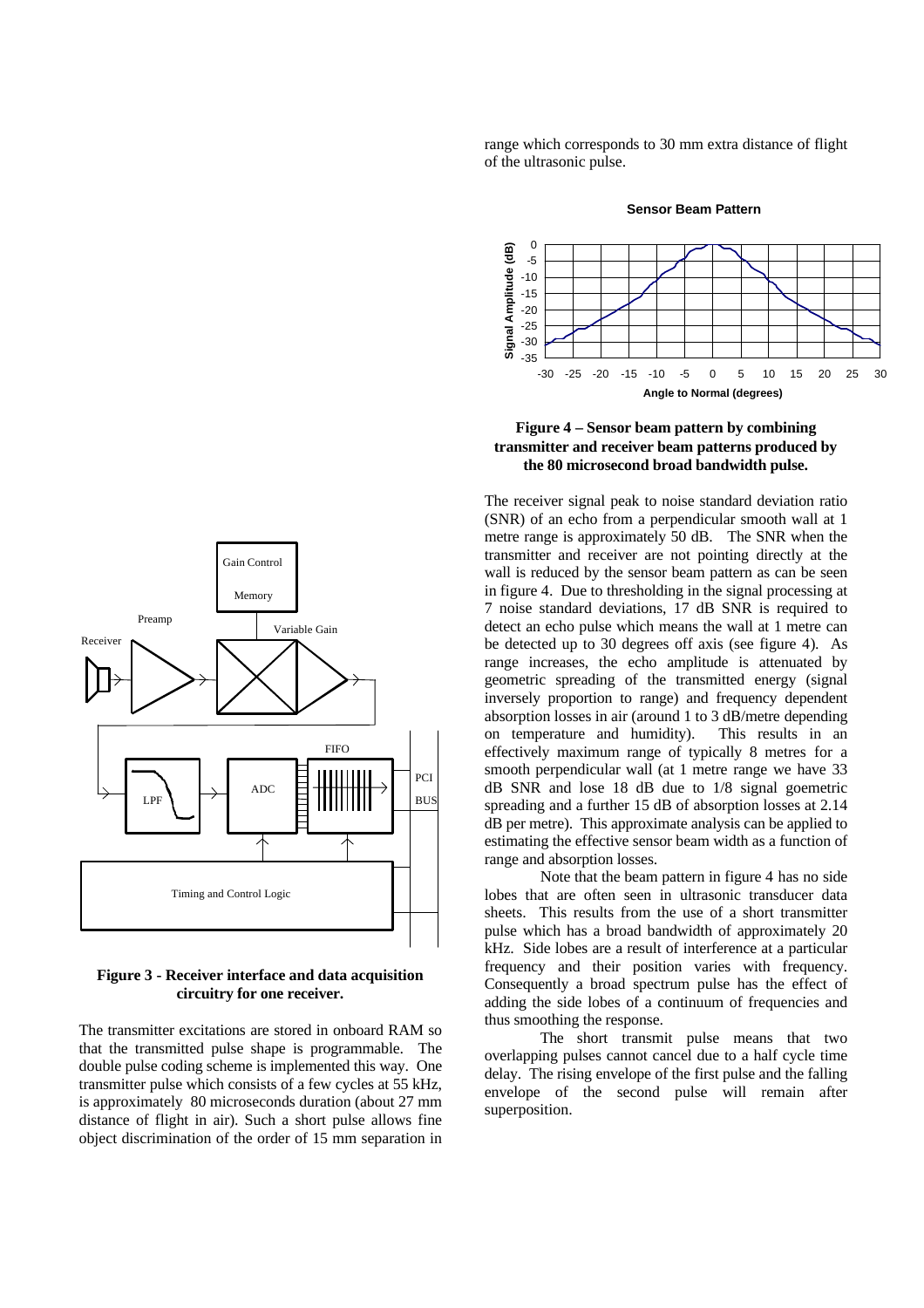## **Sonar Data Processing**

The aim of the sonar data processing is to extract the arrival times of the echo pulses. From the arrival times, range and bearing to objects can be estimated by using the speed of sound and receiver geometry. Arrival times are estimated using a technique known as matched filtering first used in RADAR systems. Matched filtering obtains the arrival time by cross correlating the received echo with an echo template stored in the sensor. A template is a noise free pulse shape computed offline. The template is shifted across the echo to find the maximum correlation. By fitting a parabola to the maximum three correlations and their shift times, a very accurate arrival time estimate is obtained (Kleeman and Kuc 1995).

The software to process the sonar echoes has been optimised for speed. Careful design of the sonar front end electronics has led to the high signal to noise ratio mentioned in the previous section and consequently the data processing is significantly simplified. In particular, matched filtering (Kleeman and Kuc 1995) is performed only on sections of the echo signal deemed to be "pulses" by virtue of exceeding a threshold. The threshold is set to 7 noise standard deviations to avoid spurious triggering. Other sonar systems reported in the literature (Peremans et al 1993, Jorg and Berg 1998) perform expensive matched filtering on the entire received waveform since pulses cannot be separated reliably from noise as can be done in this system. Examples of pulses extracted are shown in Figure 5. A pulse commences 30 samples before exceeding the noise threshold and ends 30 samples after falling below the threshold. A further process of "pulse splitting" is applied to separate nearly overlapping pulses by searching for a local maximum within a 60 sample sliding window.

The extraction of pulses from the received signals is performed as the echo signal arrives by using staggered DMA transfers from the receiver FIFO. Real time performance for pulse extraction has been obtained on a Pentium 120 MHz computer running the real time multitasking operating system RTKernel (On Time Informatik GMBH 1995).

Subsequently, the sonar pulses are processed to check double pulse validity as described below and then matched filtering is performed on the acceptable pulses. To speed up processing, the matched filter template is selected, not by finding the best correlation across a range of templates as in (Kleeman and Kuc 1995), but by choosing the best match between template and arrival pulse based on the zero crossing interval nearest to the pulse maximum. This zero crossing interval is used in (Yata et al 1998) to estimate arrival angle with just one receiver but with larger angle errors than the current technique.

The processing time achieved for matched filtering is typically 20 milliseconds per receiver. The total measurement cycle time for one sonar tracker operating is typically 90 milliseconds, and for two sonar

trackers 140 milliseconds on a Pentium 120 MHz processor.



**Figure 5 - Echo pulses after threshold extraction. An overlaid template appears on the left most pulse.**

# **Double Pulse Coding**

Interference between the sonar sensors or from other robot ultrasonics sources needs to be rejected for reliable operation. Sonar researchers (Jorg and Berg 1998, Peremans et al 1993) have employed pseudo random and Barker pulse coding with durations of 1 to 2 milliseconds that require the use of DSP systems to process the resulting echoes. The approach taken in this paper is simpler and consequently much faster to process. Each transmitter fires two precisely timed pulses with a time separation unique to the particular transmitter. The receivers can then identify echoes corresponding to their transmitter by searching for a correctly matching second pulse. By examining the maximum difference between two pulses with appropriate delay, very fast and sensitive detection can be achieved. Both amplitude and arrival times need to match between the two pulses for an acceptable maximum difference to be achieved. Delays of less than 0.5 μsec can be discriminated, making the possibility of false identification very remote. This sensitive detection has a drawback - the effect of robot velocity gives rise to a Doppler shift in the double pulse separation. The current implementation has been designed to tolerate robot speeds up to 1.3 metres per second. Experimental trials found that double pulses were accepted for speeds to  $1.0 \text{ ms}^{-1}$ . Speeds above  $1 \text{ ms}^{-1}$  were not tested.

# **Sonar Tracker Control**

Each of the two sonar sensors' panning angles is controlled independently whilst the firing of the transmitters is synchronised due to the hardware implementation. The sonar tracker has two simple modes: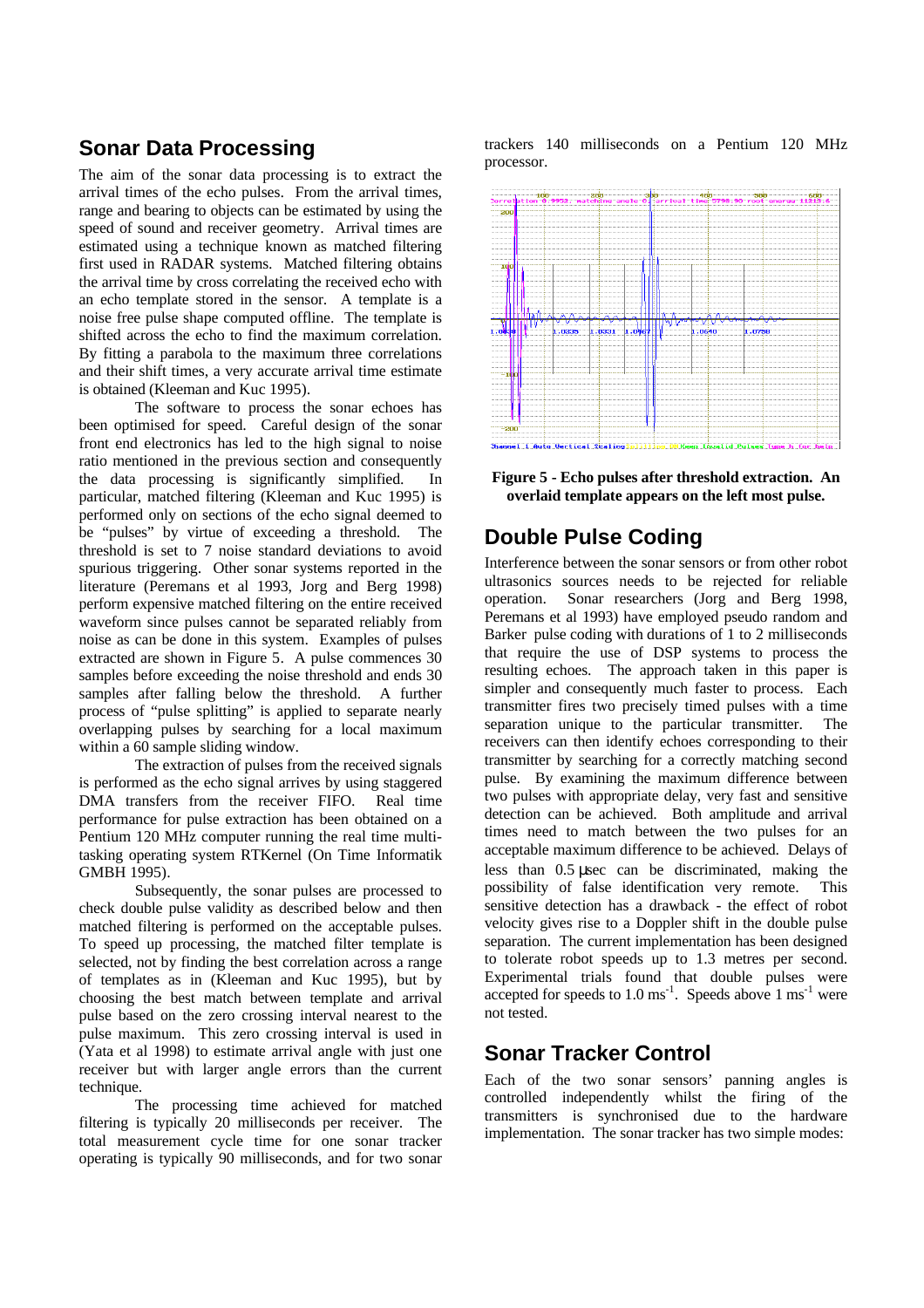(i) **Object Searching** - higher level commands define the search angle over which a sonar sensor scans. The sensors pans to the starting angle at 350 deg/sec, and then pans to the final angle at 90 deg/sec whilst firing repetitively. The largest amplitude echo that matches a template with a correlation coefficient higher than 0.85 is selected. This procedure aims to select, within the bounds set by the search angle range, an object for tracking that produces a single clear reflection whose echo pulse does not overlap with other object echo pulses.

(ii) **Object Locking** - from the initial pan angle supplied from object searching, the sonar sensor repetitively fires and from echoes, within a time of flight attention window, finds the bearing angle to the largest amplitude object. This angle is used as an error signal to control the pan angle so that the sonar sensor points to the object. The time of flight attention window is set to a fixed time before and after the previous object time of flight and enables range discrimination should multiple objects produce echoes. It also speeds up sonar data processing. A "no lock" situation arises when no objects are detected within the attention window. After a fixed number of consecutive "no locks", object locking is abandoned and a new search commenced. This allows for occasional loss of tracking due to, for example, people walking past the object. Changes in robot odometry orientation are employed to assist object locking.

#### **Interference Experiments**

Although the sonar trackers have been deliberately positioned on the robot to minimise crosstalk problems, it is still possible for both trackers to track the same object. To illustrate the interference rejection capability of the sonar trackers, an experiment has been devised to track a plane object at a range of 3.5 metres with *both* sonar sensors simultaneously whilst the robot slowly rotates as shown in Figure 6. This situation is unusual and has been deliberately contrived to demonstrate the crosstalk rejection capability of the sonar sensors.



**Figure 6 - Experimental arrangement for studying interference.**



**Figure 7 - Progressive count of tracker failures due to overlapping pulses.**



**Figure 8 - Sensor bearing estimates (offset for clarity).**

As the robot rotates, each sonar sensor receives pulses from the other sensor that gradually shift past the pulses of interest. The crosstalk pulses are rejected by the delayed pulse subtraction verification technique described above. However when two pulses overlap, the arrival time cannot be determined by matched filtering due to pulse shape distortion and the sonar sensor reports a "no lock". The cumulative total of "no locks" are plotted against the robot angle in Figure 7 as the robot angle decreases from right to left. Overlap conditions are represented in the timing diagrams in the circular reliefs - up arrows represent front sensor pulses, down arrows represent rear pulses and dashed lines represent crosstalk pulses. For example, from -18 to -20 degrees the rear sensor first pulse overlaps with the crosstalk second pulse from the front sensor. The sonar sensors are 0.33 metres from the robot centre of rotation and the 2 degree overlap intervals correspond to 1 cm of movement of each tracker towards and away from the plane.

The sensor bearing estimates combined with odometry orientation are plotted in Figure 8 from the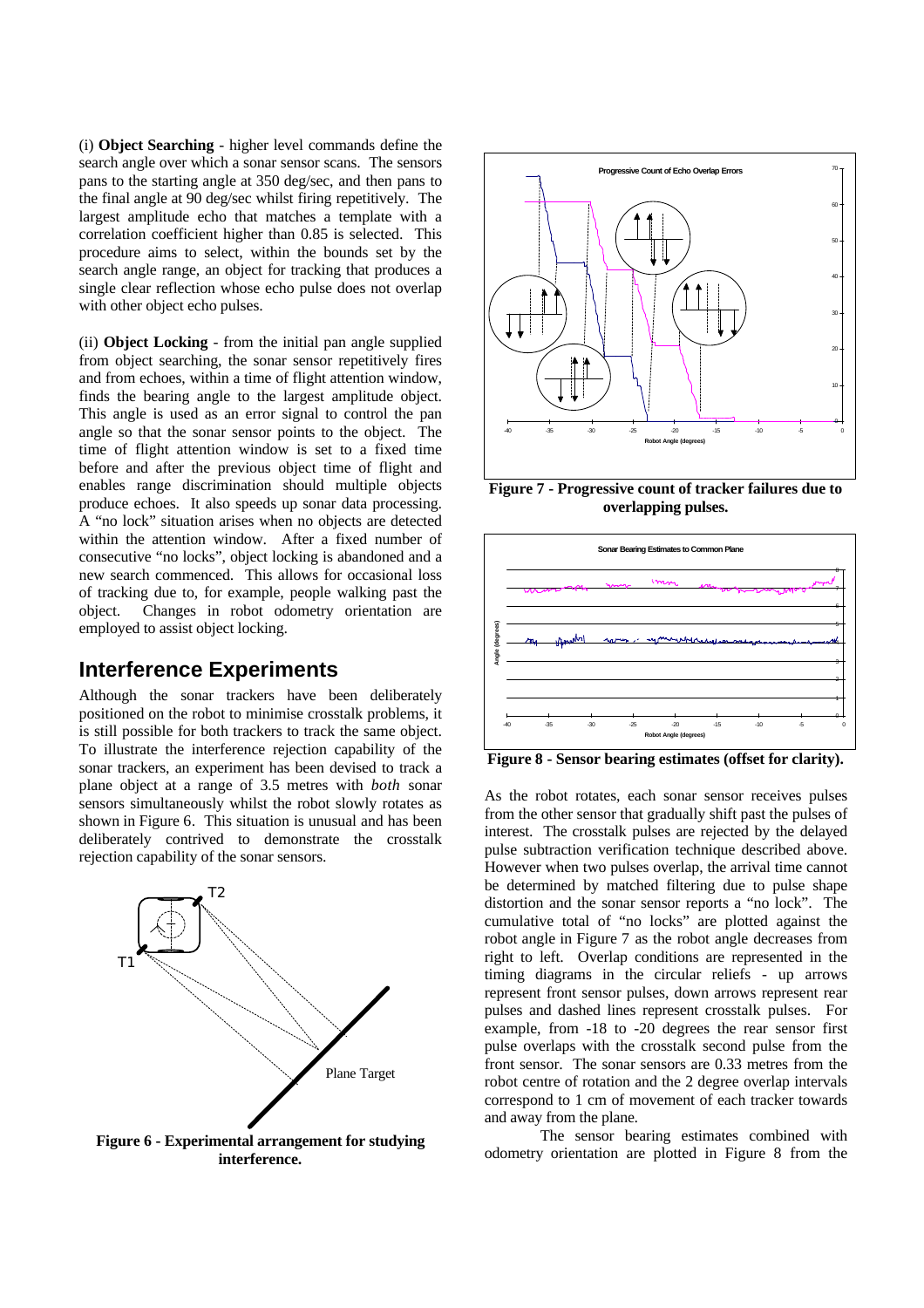same experiment. An offset of 3 degrees has been introduced between the two angles to allow clearer presentation. The gaps in the data correspond to the pulse overlap conditions. It should be stressed here that overlapping pulses are usually a rare event and the results presented here are intended to illustrate the *worst case* scenario.

### **Bearing Accuracy Results**

This section presents bearing angle results obtained from the sonar sensor across the full available beamwidth of the sensor. Note that the beamwidth available depends on range, object reflectivity and ambient air conditions. The angle to a plane at a range of 2.75 metres was measured with 200 readings at each 1 degree increment. The mean plus and minus two standard deviations of the angles are plotted in Figure 9. Although the discrepancies between different measurements are small, they are statistically significant. One obvious source of error is the optical encoder resolution of 0.18 degrees. Another source of error is air turbulence combined with temperature gradients. Sound propagation is refracted by speed of sound gradients resulting from temperature gradients. By observing the angle output in real time, significant variations up to 0.5 degrees lasting several seconds have been observed as people walk past the tracker (but not blocking the echoes). Placing a hot object, such as a cup of coffee under the air column of propagation results in large random angle and amplitude fluctuations.

In order to study this further, experiments were conducted in a laboratory where cold air draughts mix with the warmer air in the laboratory. The autocorrelation of the angle errors is plotted in Figure 10. A cyclic variation of errors of approximately 5 seconds is apparent in the angle errors. It is clear that the error spectrum is coloured and any future sensor error models should include non-white noise assumptions.



**Figure 9 - Bearing angle measurements to a 2.75 m range plane. Mean, plus and minus 2 standard deviation errors bars are shown.**



**Figure 10 - Autocorrelation of 1000 bearing angle measurements - sampled at 10 Hertz from a plane at a range of 1.1 metres under reasonably turbulent conditions (angle standard deviation of 0.067 degrees).**

## **Conclusions and Future Work**

This paper has presented a new sonar system that can reject interference from other sonar systems using a simple double pulse coding scheme. The software check of validity of a double pulse requires little processing to implement since it involves just shifting and subtraction operations. The sonar system operates sufficiently rapidly for application to real time map building and localisation problems. The sonar sensor range and bearing errors are so low that ambient air conditions are the main contributing factor to errors. The effects of air turbulence and temperature gradients on sonar bearing estimation have been highlighted in this paper as a significant area for future research. Future work on real time directed sensing for map building and localisation will be pursued with the robot and sonar trackers.

# **Acknowledgments**

This work is funded by a large Australian Research Council grant. The professional engineering work of Greg Curmi and Steve Armstrong are gratefully acknowledged.

### **References**

Borenstein, J and Koren, Y 1995, "Error eliminating rapid ultrasonic firing for mobile robot obstacle avoidance", IEEE Trans. Robotics and Automation, Vol 11, No. 1 pp 132-138.

Budenske, J. and Gini, M. 1994, "Why is it so difficult for a robot to pass through a doorway using ultrasonic sensors?," IEEE Conference on Robotics and Automation, San Diego CA, pp. 3124-3129.